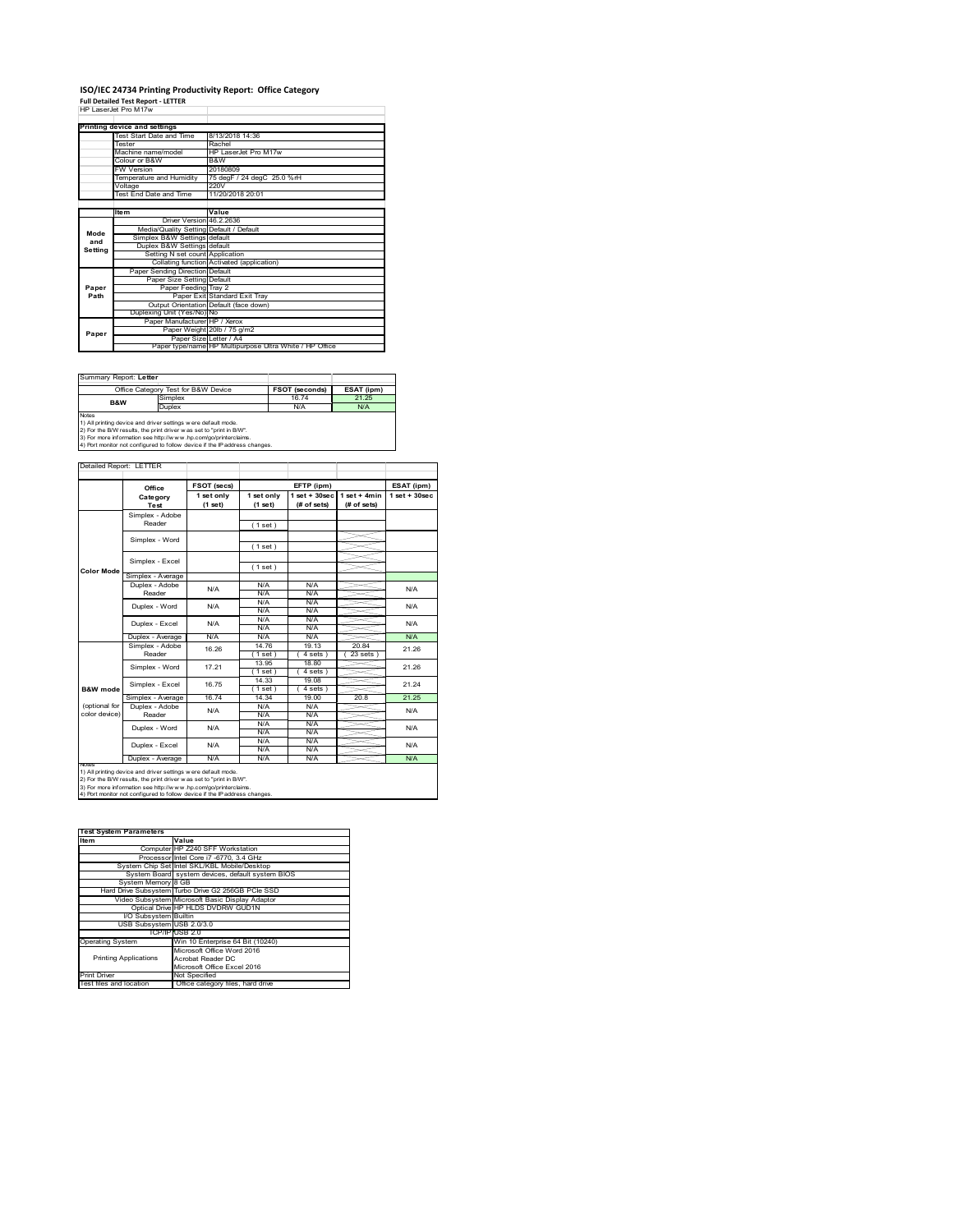#### **ISO/IEC 24734 Printing Productivity Report: Office Category Full Detailed Test Report ‐ A4** HP LaserJet Pro M17w

|         | 66 12866.89 PR) NH / W                  |                                                         |
|---------|-----------------------------------------|---------------------------------------------------------|
|         |                                         |                                                         |
|         | Printing device and settings            |                                                         |
|         | Test Start Date and Time                | 8/13/2018 14:36                                         |
|         | <b>Tester</b>                           | Rachel                                                  |
|         | Machine name/model                      | HP LaserJet Pro M17w                                    |
|         | Colour or B&W                           | B&W                                                     |
|         | <b>FW Version</b>                       | 20180809                                                |
|         | Temperature and Humidity                | 75 degF / 24 degC 25.0 %rH                              |
|         | Voltage                                 | 220V                                                    |
|         | Test End Date and Time                  | 11/20/2018 20:01                                        |
|         |                                         |                                                         |
|         | <b>Item</b>                             | Value                                                   |
|         | Driver Version 46.2.2636                |                                                         |
| Mode    | Media/Quality Setting Default / Default |                                                         |
| and     | Simplex B&W Settings default            |                                                         |
| Setting | Duplex B&W Settings default             |                                                         |
|         | Setting N set count Application         |                                                         |
|         |                                         | Collating function Activated (application)              |
|         | Paper Sending Direction Default         |                                                         |
|         | Paper Size Setting Default              |                                                         |
| Paper   | Paper Feeding Tray 2                    |                                                         |
| Path    |                                         | Paper Exit Standard Exit Tray                           |
|         |                                         | Output Orientation Default (face down)                  |
|         | Duplexing Unit (Yes/No) No              |                                                         |
|         | Paper Manufacturer HP / Xerox           |                                                         |
| Paper   |                                         | Paper Weight 20lb / 75 g/m2                             |
|         | Paper Size Letter / A4                  |                                                         |
|         |                                         | Paper type/name HP Multipurpose Ultra White / HP Office |

| Summary Report: A4                                                                                                                                                                                                                                                                                    |                                     |                       |            |
|-------------------------------------------------------------------------------------------------------------------------------------------------------------------------------------------------------------------------------------------------------------------------------------------------------|-------------------------------------|-----------------------|------------|
|                                                                                                                                                                                                                                                                                                       | Office Category Test for B&W Device | <b>FSOT (seconds)</b> | ESAT (ipm) |
| B&W                                                                                                                                                                                                                                                                                                   | Simplex                             | 17.35                 | 20.19      |
|                                                                                                                                                                                                                                                                                                       | Duplex                              | N/A                   | <b>N/A</b> |
| <b>Notes</b><br>1) All printing device and driver settings were default mode.<br>2) For the B/W results, the print driver was set to "print in B/W".<br>3) For more information see http://www.hp.com/go/printerclaims.<br>4) Port monitor not configured to follow device if the IP address changes. |                                     |                       |            |

**FSOT (secs) ESAT (ipm) EFTP (ipm) Office 1 set only (1 set) 1 set only (1 set) 1 set + 30sec (# of sets) 1 set + 4min (# of sets) 1 set + 30sec** ( 1 set ) ( 1 set ) ( 1 set ) Simplex - Average Duplex - Adobe  $N/f$ N/A N/A N/A N/A N/A N/A N/A N/A  $\frac{N}{N}$ Duplex - Average N/A N/A N/A N/A N/A N/A<br>Simplex - Adobe <sub>40.00</sub> 14.20 18.26 19.76 20.0 14.20 | 18.26 | 19.76  $(4 \text{ sets}) (22 \text{ sets})$ 13.34 17.86 ( 1 set ) ( 4 sets )<br>13.98 18.15 1 set ) (4 sets<br>13.84 18.09 Simplex - Average 17.4 13.84 18.09 19.8 20.19<br>
Duplex - Adobe N/A N/A N/A N/A N/A N/A N/A N/A N/A N/A N/A N/A<br>N/A N/A N/A N/A N/A N/A<br>N/A N/A<br>N/A N/A N/A<br>N/A Duplex - Average N/A N/A N/A N/A N/A N/A Duplex - Word Duplex - Excel N/A N/A N/A N/A N/A 20.21 20.19 20.18 N/A N/A Reader Simplex - Word 17.98 Duplex - Excel 16.89 notes<br>1) All printing device and driver settings were default mode.<br>2) For the B/W results, the print driver was set to "print in B/W".<br>3) For more information see http://www.hp.com/go/printerclaims.<br>4) Por moralitor not c **B&W mode** (optional for color device) **Colour Mode** Simplex - Adobe Reader Simplex - Excel Simplex - Word Simplex - Excel 17.16 Reader Duplex - Word ailed Report: A4 **Category Test** N/A  $N/A$   $N/A$   $N/A$   $N/A$   $N/A$ N/A

**Item Value Test System Parameters**Computer HP Z240 SFF Workstation Processor Intel Core i7 -6770, 3.4 GHz System Chip Set Intel SKL/KBL Mobile/Desktop System Board system devices, default system BIOS System Memory 8 GB Hard Drive Subsystem Turbo Drive G2 256GB PCIe SSD Video Subsystem Microsoft Basic Display Adaptor Optical Drive HP HLDS DVDRW GUD1N I/O Subsystem Builtin USB Subsystem USB 2.0/3.0 TCP/IP USB 2.0<br>
Win 10 Enterprise 64 Bit (10240)<br>
Microsoft Office Word 2016<br>
Printing Applications<br>
Acrobat Reader DC<br>
Microsoft Office Excel 2016 Printing Applications Print Driver Mot Specified<br>Test files and location Office category files, hard drive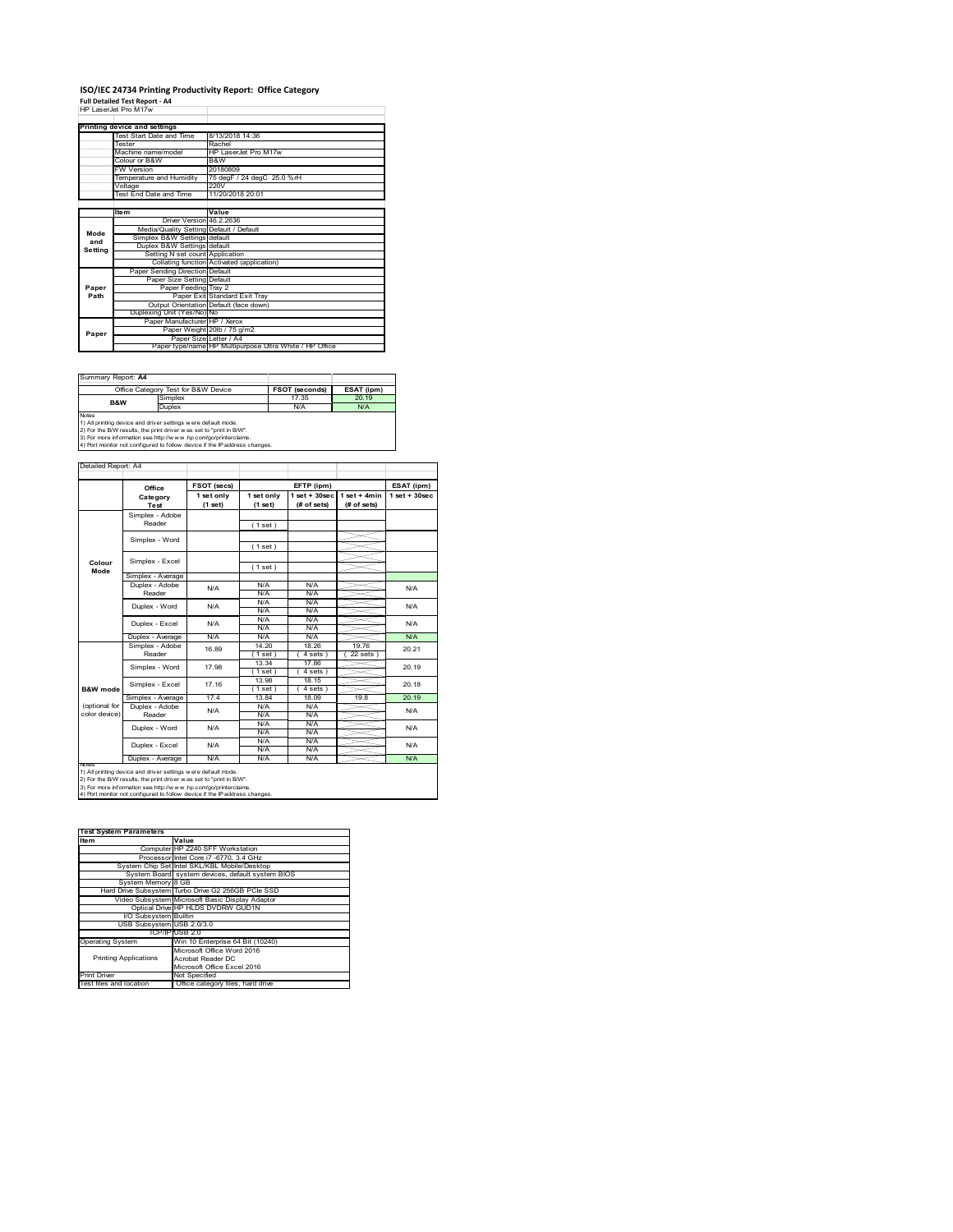## **ISO/IEC 24734 Printing Productivity Report: Office Category Feature Performance Full Report ‐ Office Feature Performance Test** HP LaserJet Pro M17w

|         | Printing device and settings            |                                                         |
|---------|-----------------------------------------|---------------------------------------------------------|
|         | Test Start Date and Time                | 8/13/2018 14:36                                         |
|         | <b>Tester</b>                           | Rachel                                                  |
|         | Machine name/model                      | HP LaserJet Pro M17w                                    |
|         | Colour or B&W                           | B&W                                                     |
|         | <b>FW Version</b>                       | 20180809                                                |
|         | Temperature and Humidity                | 75 degF / 24 degC 25.0 %rH                              |
|         | Voltage                                 | 220V                                                    |
|         | <b>Test End Date and Time</b>           | 11/20/2018 20:01                                        |
|         |                                         |                                                         |
|         | <b>Item</b>                             | Value                                                   |
|         | Driver Version 46 2 2636                |                                                         |
| Mode    | Media/Quality Setting Default / Default |                                                         |
| and     | Simplex B&W Settings default            |                                                         |
| Setting | Duplex B&W Settings default             |                                                         |
|         | Setting N set count Application         |                                                         |
|         |                                         | Collating function Activated (application)              |
|         | Paper Sending Direction Default         |                                                         |
|         | Paper Size Setting Default              |                                                         |
| Paper   | Paper Feeding Tray 2                    |                                                         |
| Path    |                                         | Paper Exit Standard Exit Trav                           |
|         |                                         | Output Orientation Default (face down)                  |
|         | Duplexing Unit (Yes/No) No              |                                                         |
|         | Paper Manufacturer HP / Xerox           |                                                         |
| Paper   |                                         | Paper Weight 20lb / 75 g/m2                             |
|         | Paper Size Letter / A4                  |                                                         |
|         |                                         | Paper type/name HP Multipurpose Ultra White / HP Office |

| <b>ISO Print Productivity Report: Feature Performance Test Summary</b>                                                                                                                                                                                                                            |         |                                  |                                      |  |
|---------------------------------------------------------------------------------------------------------------------------------------------------------------------------------------------------------------------------------------------------------------------------------------------------|---------|----------------------------------|--------------------------------------|--|
| <b>Printing Modes</b><br>(Feature Adobe Reader - Office test file)                                                                                                                                                                                                                                |         | <b>Feature Performance Ratio</b> |                                      |  |
|                                                                                                                                                                                                                                                                                                   |         | FSOT (base)<br>FSOT (feature)    | <b>ESAT (feature)</b><br>ESAT (base) |  |
| A5. Landscape Feed. Simplex. Colour                                                                                                                                                                                                                                                               | Simplex |                                  |                                      |  |
| A5. Portrait Feed. Simplex. Colour                                                                                                                                                                                                                                                                | Simplex |                                  |                                      |  |
| Legal, Simplex, Colour                                                                                                                                                                                                                                                                            | Simplex |                                  |                                      |  |
| Legal, Duplex, Colour                                                                                                                                                                                                                                                                             | Duplex  |                                  |                                      |  |
| A4, 1200 dpi, Simplex, Colour                                                                                                                                                                                                                                                                     | Simplex |                                  |                                      |  |
| Letter, 1200 dpi, Simplex, Colour                                                                                                                                                                                                                                                                 | Simplex |                                  |                                      |  |
| A4, General Office, Simplex, Colour                                                                                                                                                                                                                                                               | Simplex |                                  |                                      |  |
| Letter, General Office, Simplex, Colour                                                                                                                                                                                                                                                           | Simplex |                                  |                                      |  |
| A5, Landscape Feed, Simplex, B/W                                                                                                                                                                                                                                                                  | Simplex |                                  |                                      |  |
| A5. Portrait Feed. Simplex. B/W                                                                                                                                                                                                                                                                   | Simplex | 41%                              | 35%                                  |  |
| Legal, Simplex, B/W                                                                                                                                                                                                                                                                               | Simplex |                                  |                                      |  |
| Legal, Duplex, B/W                                                                                                                                                                                                                                                                                | Duplex  |                                  |                                      |  |
| A4, 1200 dpi, Simplex, B/W                                                                                                                                                                                                                                                                        | Simplex |                                  |                                      |  |
| Letter, 1200 dpi. Simplex, B/W                                                                                                                                                                                                                                                                    | Simplex |                                  |                                      |  |
| A4, General Office, Simplex, B/W                                                                                                                                                                                                                                                                  | Simplex |                                  |                                      |  |
| Letter, General Office, Simplex, B/W                                                                                                                                                                                                                                                              | Simplex |                                  |                                      |  |
| <b>Notes</b><br>1) All printing device and driver settings were default mode.<br>2) Test conducted with 8-paper Office Feature Performance file.<br>3) For more information see http://www.hp.com/go/printerclaims.<br>4) Port monitor not configured to follow device if the IP address changes. |         |                                  |                                      |  |

| <b>Printing Modes</b>                               | <b>Base Printing Mode</b> |                     |                      | <b>Feature Performance</b>       |                                         |                                      |  |
|-----------------------------------------------------|---------------------------|---------------------|----------------------|----------------------------------|-----------------------------------------|--------------------------------------|--|
| Feature Adobe Reader - Office<br>test file (8-page) | <b>FSOT</b><br>Base       | <b>ESAT</b><br>Base | 1 set<br>FSOT (secs) | $1$ set $+30$ sec.<br>ESAT (ipm) | FSOT (base)<br><b>FSOT</b><br>(feature) | <b>ESAT</b> (feature)<br>ESAT (base) |  |
| A5, Landscape Feed, Simplex, Colour                 |                           |                     |                      |                                  |                                         |                                      |  |
| A5, Portrait Feed, Simplex, Colour                  |                           |                     |                      |                                  |                                         |                                      |  |
| Legal, Simplex, Colour                              |                           |                     |                      |                                  |                                         |                                      |  |
| Legal, Duplex, Colour                               |                           |                     |                      |                                  |                                         |                                      |  |
| A4, 1200 dpi, Simplex, Colour                       |                           |                     |                      |                                  |                                         |                                      |  |
| Letter, 1200 dpi, Simplex, Colour                   |                           |                     |                      |                                  |                                         |                                      |  |
| A4, General Office, Simplex, Colour                 |                           |                     |                      |                                  |                                         |                                      |  |
| Letter, General Office, Simplex, Colour             |                           |                     |                      |                                  |                                         |                                      |  |
| A5, Landscape Feed, Simplex, B/W                    | 29.16                     | 20.19               |                      |                                  |                                         |                                      |  |
| A5. Portrait Feed. Simplex. B/W                     | 29 16                     | 20.19               | 72.08                | 7.1                              | 41%                                     | 35%                                  |  |
| Legal, Simplex, B/W                                 | 27 91                     | 21.26               |                      |                                  |                                         |                                      |  |
| Legal, Duplex, B/W                                  | 27.91                     | 21.26               |                      |                                  |                                         |                                      |  |
| A4, 1200 dpi, Simplex, B/W                          | 29.16                     | 20.19               |                      |                                  |                                         |                                      |  |
| Letter, 1200 dpi. Simplex, B/W                      | 27.91                     | 21.26               |                      |                                  |                                         |                                      |  |
| A4, General Office, Simplex, B/W                    | 29.16                     | 20.19               |                      |                                  |                                         |                                      |  |
| Letter, General Office, Simplex, B/W                | 27.91                     | 21.26               |                      |                                  |                                         |                                      |  |

1) All printing device and driver settings were default mode.<br>2) Test conducted with 8-paper Office Feature Performance file<br>3) For more information see http://www.hp.com/go/printerclaims.<br>4) Port monitor not configured to

|           | <b>Test System Parameters</b> |                                                    |
|-----------|-------------------------------|----------------------------------------------------|
|           | Item                          | Value                                              |
|           |                               | Computer HP Z240 SFF Workstation                   |
|           |                               | Processor Intel Core i7 -6770, 3.4 GHz             |
|           |                               | System Chip Set Intel SKL/KBL Mobile/Desktop       |
|           |                               | System Board system devices, default system BIOS   |
| Test      | System Memory 8 GB            |                                                    |
| System    |                               | Hard Drive Subsystem Turbo Drive G2 256GB PCle SSD |
|           |                               | Video Subsystem Microsoft Basic Display Adaptor    |
|           |                               | Optical Drive HP HLDS DVDRW GUD1N                  |
|           | <b>VO Subsystem Builtin</b>   |                                                    |
|           | USB Subsystem USB 2.0/3.0     |                                                    |
| <b>VO</b> |                               | TCP/IP USB 2.0                                     |
|           | <b>Operating System</b>       | Win 10 Enterprise 64 Bit (10240)                   |
|           |                               | Microsoft Office Word 2016                         |
| Software  | <b>Printing Applications</b>  | Acrobat Reader DC                                  |
|           |                               | Microsoft Office Excel 2016                        |
|           | <b>Print Driver</b>           | Not Specified                                      |
|           | Test files and location       | Office category files, hard drive                  |
|           |                               |                                                    |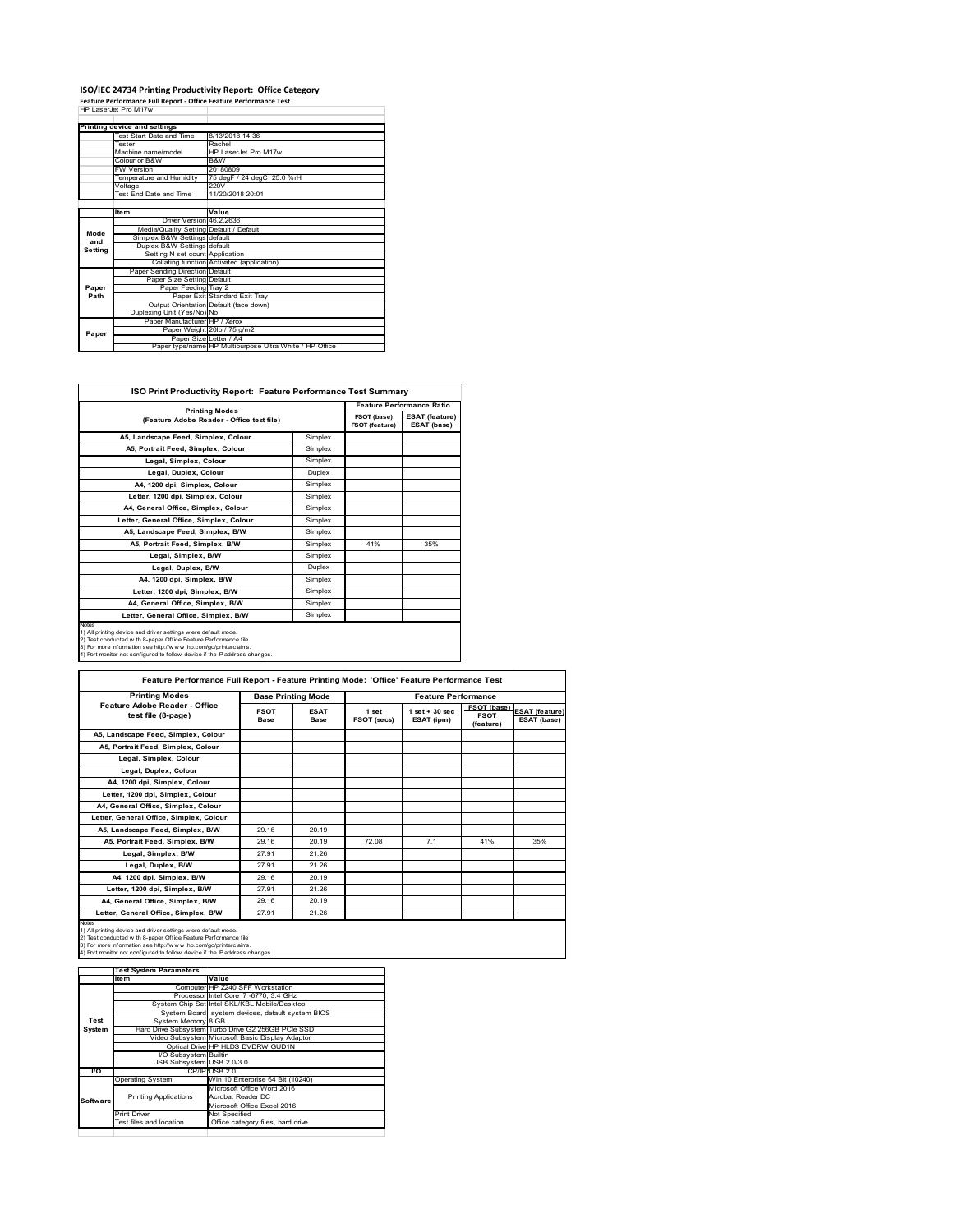#### **ISO/IEC 17629 First Print Out Time Report: Office Category**

| <b>Full Detailed Test Report - LETTER</b> |  |
|-------------------------------------------|--|
| HP LaserJet Pro M17w                      |  |

|            | Printing device and settings               |                                |
|------------|--------------------------------------------|--------------------------------|
|            | Test Start Date and Time                   | 8/13/2018 14:36                |
|            | Tester                                     | Rachel                         |
|            | Machine name/model                         | HP LaserJet Pro M17w           |
|            | Colour or B&W                              | B&W                            |
|            | <b>FW Version</b>                          | 20180809                       |
|            | Configuration (options)                    | Default                        |
|            | Controller                                 | 12150                          |
|            | Printing device page count                 | Not Specified                  |
|            | Printing supplies page count Not Specified |                                |
|            | Temperature and Humidity                   | 75 degF / 24 degC 25.0 %rH     |
| Voltage    |                                            | 220V                           |
|            | Test End Date and Time                     | 11/20/2018 20:01               |
|            |                                            |                                |
|            | <b>Item</b>                                | Value                          |
| Mode       | PDL and driver version                     | 46.2.2636                      |
| and        | Print Quality mode                         | default                        |
|            | <b>B&amp;W</b> settings                    | default                        |
| Setting    | Paper feed orientation                     | Short Edge                     |
| Paper      | Paper type setting                         | default                        |
|            | Paper feeding                              | Standard cassette              |
|            | Paper exit                                 | Standard exit tray             |
| Paper Path | Output orientation                         | default (face up or face down) |
|            |                                            |                                |

**FPOT from Ready (seconds)**<br>
Simplex 7.93 **ISO First Page Out Time Summary Report: Office Category** rt: **Letter B&W**

**Duplex**<br>Notes<br>1) All printing device and driver settings were default mode.<br>2) For the BM results, the print driver was set to "print in BM".<br>4) For more information see http://www.hp.com/golprinterclaims.<br>4) Port monitor

|                                |                                                                                                                                                                                                                                                                                                                                                                                                             | ISO First Page Out Time Report: Office Category |                           |                              |                      |                   |            |
|--------------------------------|-------------------------------------------------------------------------------------------------------------------------------------------------------------------------------------------------------------------------------------------------------------------------------------------------------------------------------------------------------------------------------------------------------------|-------------------------------------------------|---------------------------|------------------------------|----------------------|-------------------|------------|
| <b>Detailed Report: LETTER</b> |                                                                                                                                                                                                                                                                                                                                                                                                             | Word<br>(seconds)                               | Excel<br>(seconds)        | Adobe<br>Reader<br>(seconds) | Average<br>(seconds) | <b>Delay Time</b> |            |
|                                | FPOT from Ready - Simplex                                                                                                                                                                                                                                                                                                                                                                                   |                                                 |                           |                              |                      |                   |            |
| Color Mode                     | FPOT from Ready - Duplex                                                                                                                                                                                                                                                                                                                                                                                    |                                                 |                           |                              |                      |                   |            |
|                                | FPOT from Sleep - Simplex                                                                                                                                                                                                                                                                                                                                                                                   |                                                 |                           | N/A                          |                      |                   |            |
|                                | Recovery Time                                                                                                                                                                                                                                                                                                                                                                                               |                                                 |                           |                              |                      |                   |            |
|                                | FPOT from Off - Simplex                                                                                                                                                                                                                                                                                                                                                                                     |                                                 |                           |                              |                      |                   |            |
|                                | Warm-up Time                                                                                                                                                                                                                                                                                                                                                                                                |                                                 |                           |                              |                      |                   |            |
|                                | FPOT from Ready - Simplex                                                                                                                                                                                                                                                                                                                                                                                   | 8.44                                            | 7.78                      | 7.55                         | 7.93                 | 50 Seconds        |            |
|                                | FPOT from Ready - Duplex                                                                                                                                                                                                                                                                                                                                                                                    |                                                 |                           |                              |                      |                   |            |
| <b>B&amp;W Mode</b>            | FPOT from Sleep - Simplex                                                                                                                                                                                                                                                                                                                                                                                   |                                                 |                           | 8.00                         |                      | 61 Minutes        |            |
|                                | Recovery Time                                                                                                                                                                                                                                                                                                                                                                                               |                                                 |                           | 0.4                          |                      |                   |            |
|                                |                                                                                                                                                                                                                                                                                                                                                                                                             |                                                 |                           |                              |                      |                   |            |
|                                | FPOT from Off - Simplex                                                                                                                                                                                                                                                                                                                                                                                     |                                                 |                           | 23.09                        |                      |                   |            |
| Notes                          | Warm-up Time                                                                                                                                                                                                                                                                                                                                                                                                |                                                 |                           | 15.54                        |                      |                   |            |
| <b>HP Data Table</b>           | 1) All printing device and driver settings w ere default mode.<br>2) For the B/W results, the print driver was set to "print in B/W".<br>3) For more information see http://www.hp.com/go/printerclaims.<br>4) Port monitor not configured to follow device if the IP address changes.<br>5) Page counts w ere collected after completion of the tests.<br>6) Details for FPOT from Sleep are show n below. |                                                 |                           |                              |                      |                   |            |
| <b>Detailed Report: LETTER</b> |                                                                                                                                                                                                                                                                                                                                                                                                             | <b>FPOT Ava</b>                                 | FPOT (secs)               | FPOT (secs)                  | FPOT (secs)          | Application       | Delay Time |
|                                | FPOT from Sleep                                                                                                                                                                                                                                                                                                                                                                                             | (se cs)<br>N/A                                  | <b>Iteration 1</b><br>N/A | <b>Iteration 2</b><br>N/A    | Iteration 3<br>N/A   | Adobe Reader      |            |
| Color Mode                     | FPOT from Sleep (15 minutes)<br>HP/Non ISO Test                                                                                                                                                                                                                                                                                                                                                             | N/A                                             | N/A                       | N/A                          | N/A                  | Adobe Reader      |            |
| <b>B&amp;W Mode</b>            | FPOT from Sleep                                                                                                                                                                                                                                                                                                                                                                                             | 8.00                                            | 7.98                      | 8.01                         | N/A                  | Adobe Reader      | 61 Minutes |

1) All printing device and driver settings w ere default mode.<br>2) For the B/W results, the print driver w as set to "print in B/W".<br>3 DLP includes detailed iterations as data measurements may vary run to run.

**Item Value** Computer HP Z240 SFF Workstation Processor Intel Core i7 -6770, 3.4 GHz System Chip Set Intel SKL/KBL Mobile/Desktop System Board system devices, default system BIOS Frocessor<br>System Chip Set<br>System Memory<br>Hard Drive Subsystem<br>Hard Subsystem Hard Drive Subsystem Turbo Drive G2 256GB PCIe SSD Video Subsystem Microsoft Basic Display Adaptor Optical Drive HP HLDS DVDRW GUD1N Subsystem Builtin USB Subsystem USB 2.0/3.0 Operating System Win 10 Enterprise 64 Bit (10240) Microsoft Word 2016 Microsoft Excel 2016 Adobe Reader DC **Printing Device Connection** TCP/IP 10/1000 **Software** Printing Applications **Test System Test System Para**